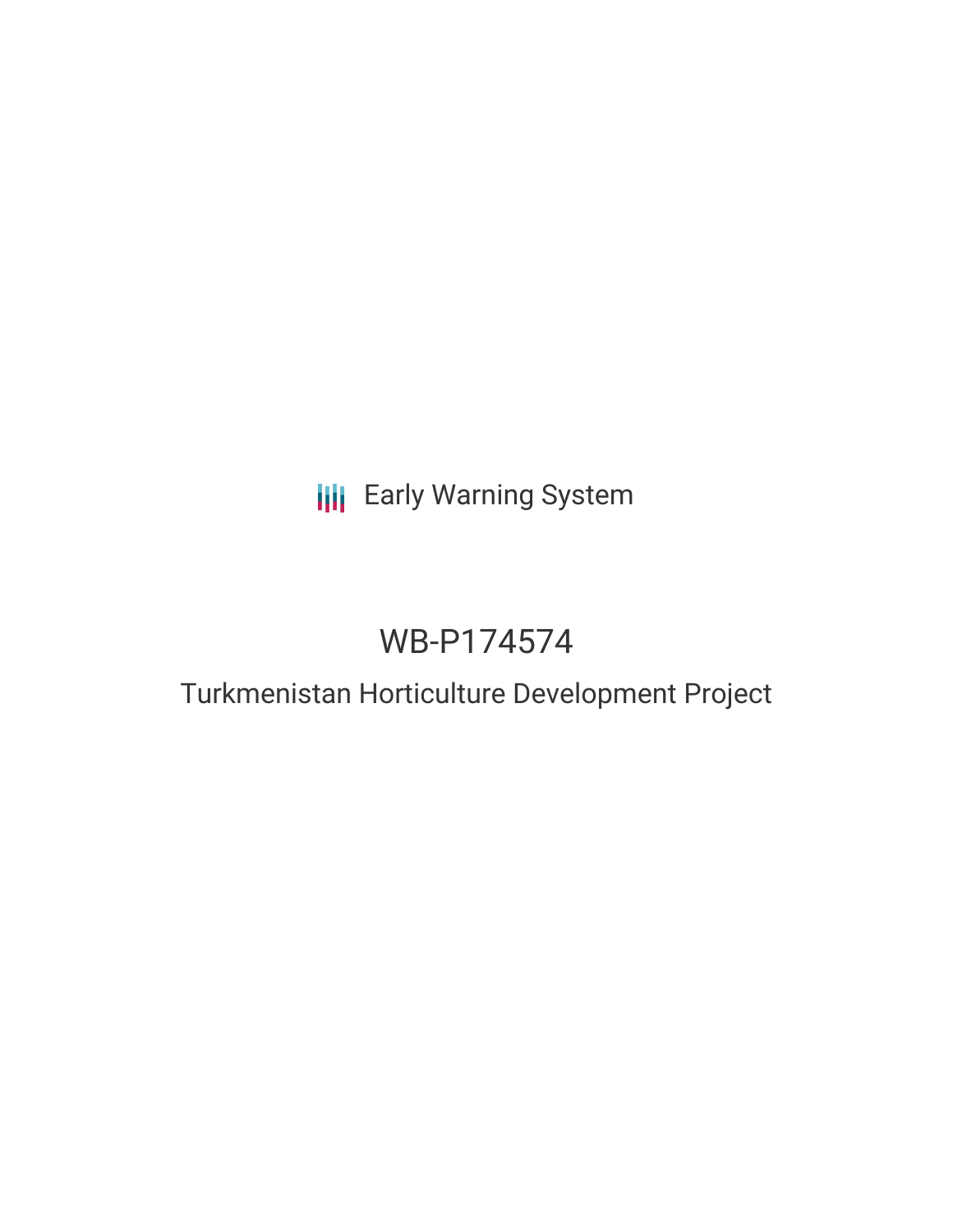

### **Quick Facts**

| <b>Countries</b>               | Turkmenistan                    |
|--------------------------------|---------------------------------|
| <b>Financial Institutions</b>  | World Bank (WB)                 |
| <b>Status</b>                  | Proposed                        |
| <b>Bank Risk Rating</b>        | U                               |
| <b>Borrower</b>                | Government of Turkmenistan      |
| <b>Sectors</b>                 | <b>Agriculture and Forestry</b> |
| <b>Investment Type(s)</b>      | Loan                            |
| <b>Investment Amount (USD)</b> | \$100.00 million                |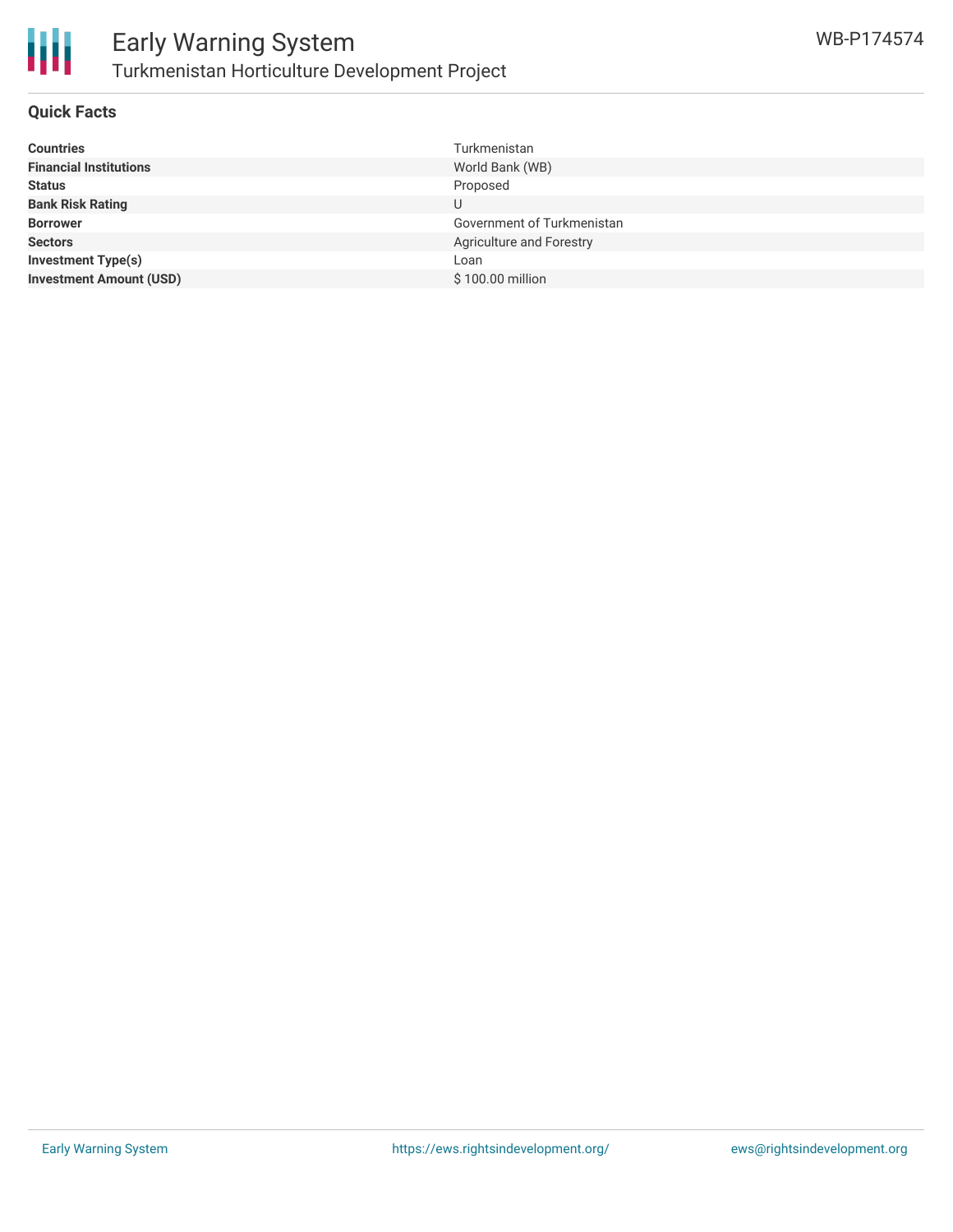

### **Project Description**

This project is about the funding of the development of horticulture project in Turkmenistan.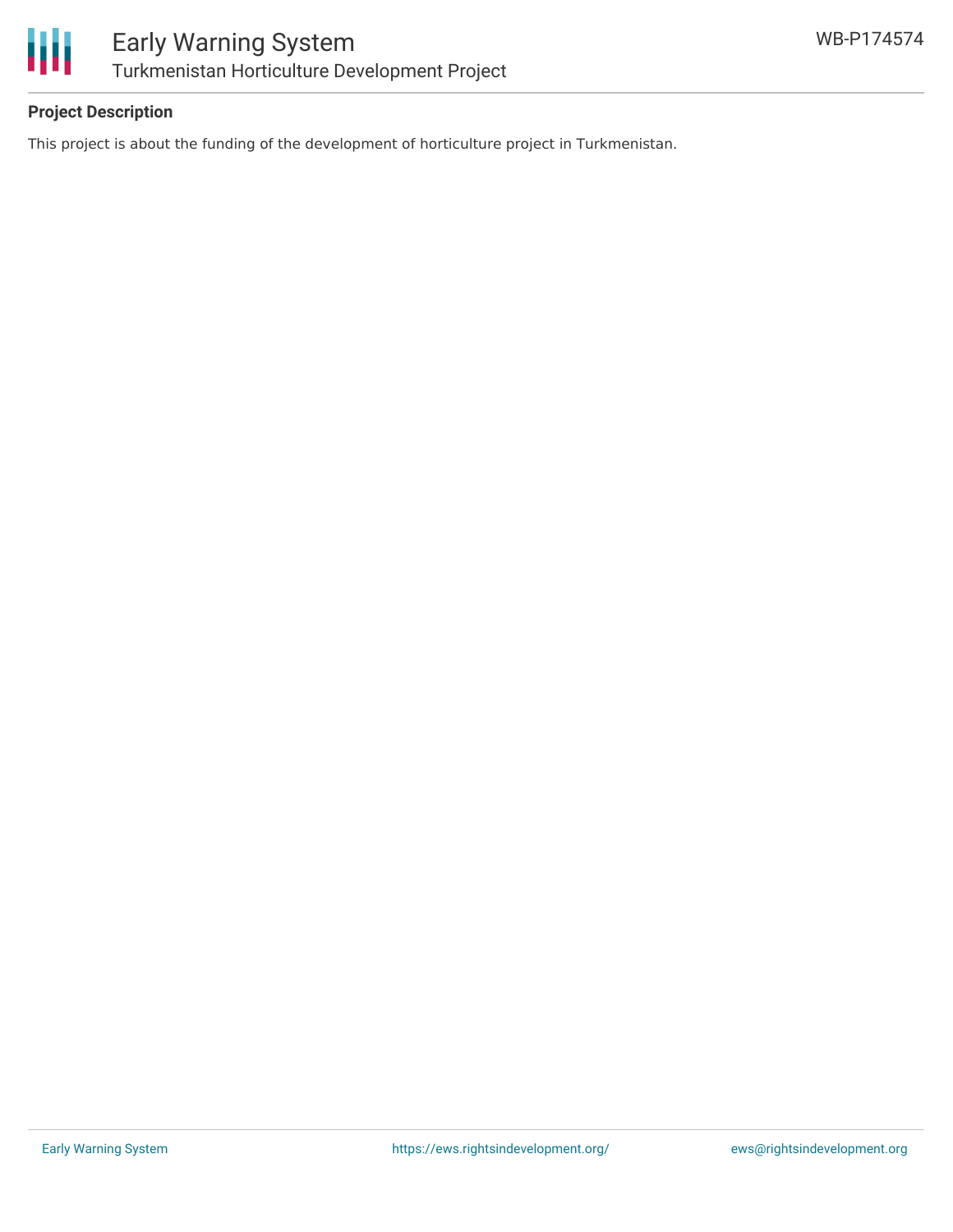

### Early Warning System Turkmenistan Horticulture Development Project

### **Investment Description**

World Bank (WB)